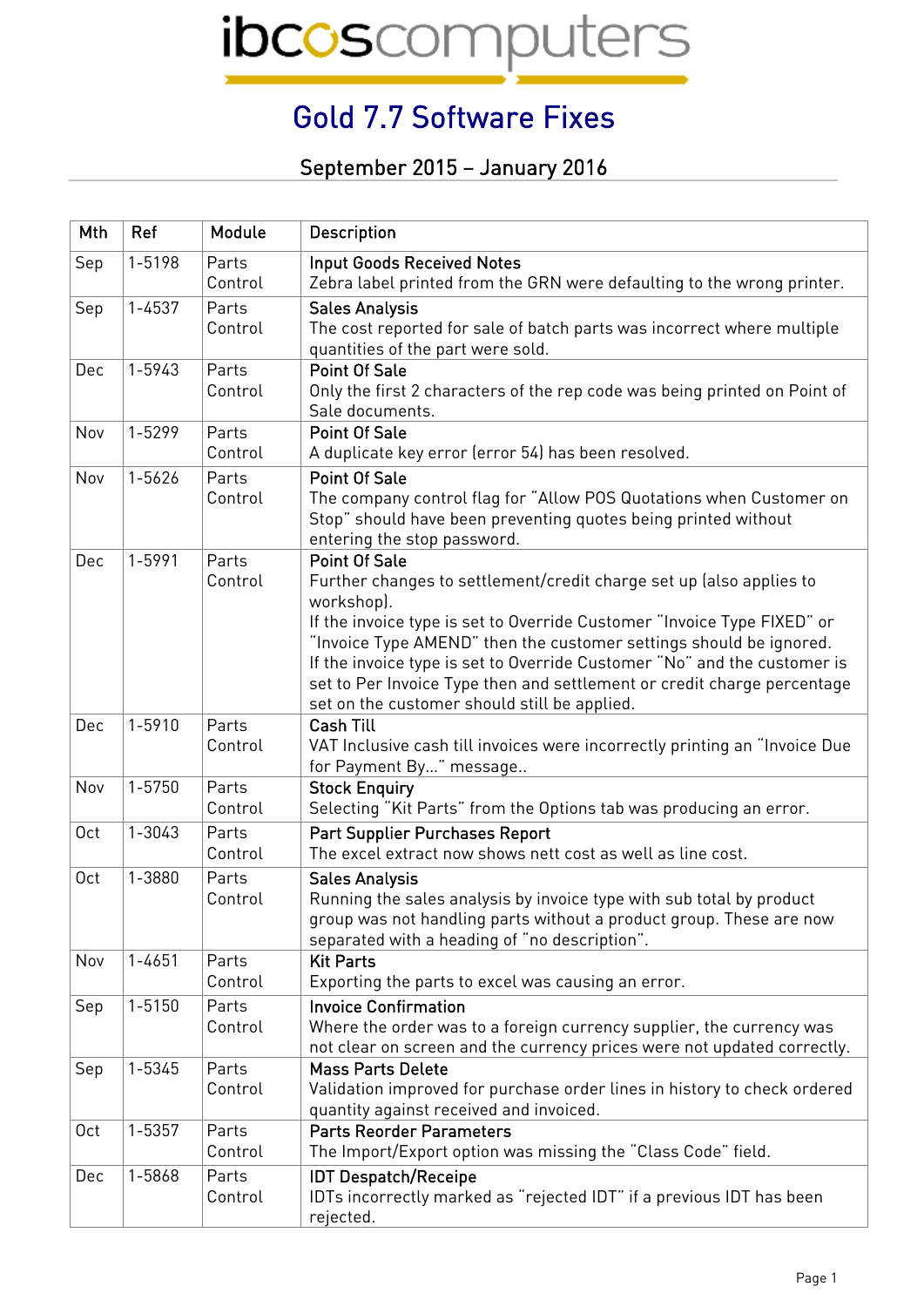| Sep             | $1 - 5235$ | Workshop | <b>Workshop Entry</b>                                                                                                                 |
|-----------------|------------|----------|---------------------------------------------------------------------------------------------------------------------------------------|
|                 |            |          | The "Other Title" held on a wholegood record is 20 characters but only<br>10 characters are displayed in the workshop when adding the |
|                 |            |          | wholegood.                                                                                                                            |
| Dec             | 1-5830     | Workshop | <b>Workshop Entry</b>                                                                                                                 |
|                 |            |          | The program was prompting for an over budget password when this was                                                                   |
|                 |            |          | not set on the Company Control File.                                                                                                  |
| Dec             | 1-5066     | Workshop | <b>Workshop Entry</b>                                                                                                                 |
|                 |            |          | When invoicing manufacturing construction job, if any part prices had                                                                 |
|                 |            |          | dealer nett and average set to zero an error occurred.                                                                                |
| Nov             | $1 - 5207$ | Workshop | <b>Workshop Entry</b>                                                                                                                 |
|                 |            |          | The vat rate on consumables could be incorrect if the job had been                                                                    |
|                 |            |          | previously header copied.                                                                                                             |
| Sep             | 1-5315     | Workshop | <b>Workshop Entry</b>                                                                                                                 |
|                 |            |          | The "Tab" shortcut key is now working from a workshop job to offer                                                                    |
|                 |            |          | program shortcuts.                                                                                                                    |
| Dec             | 1-5388     | Workshop | <b>Workshop Entry</b>                                                                                                                 |
|                 |            |          | Using Quick Job Create was bypassing the checks for Internal Increase                                                                 |
|                 |            |          | Wholegood Stock Value and allows a history wholegood to be selected.                                                                  |
| Nov             | 1-5682     | Workshop | <b>Workshop Entry</b>                                                                                                                 |
|                 |            |          |                                                                                                                                       |
|                 |            |          | Classic Only sites were rich text is not enabled were unable to add                                                                   |
| Nov             | 1-5683     |          | standard job stories/instructions.                                                                                                    |
|                 |            | Workshop | <b>Workshop Entry</b>                                                                                                                 |
|                 |            |          | Searching for a stocked part using F4 on a Chargeable Serial job was not                                                              |
|                 | 1-5734     |          | working fully.                                                                                                                        |
| Nov             |            | Workshop | <b>Workshop Entry</b>                                                                                                                 |
|                 |            |          | PDI details were incorrectly being set as budget values on a retail job.                                                              |
| Nov             | 1-5830     | Workshop | <b>Workshop Entry</b>                                                                                                                 |
|                 |            |          | Over budget jobs were incorrectly requesting a password when there                                                                    |
|                 |            |          | was no over budget password set on the company control file.                                                                          |
| Nov             | 1-5820     | Workshop | <b>Workshop Entry</b>                                                                                                                 |
|                 |            |          | Adding parts to a job for a foreign currency customer and increasing the                                                              |
|                 |            |          | retail was producing incorrect values due to a PPD issue.                                                                             |
| Dec             | 1-5952     | Workshop | <b>Workshop Entry</b>                                                                                                                 |
|                 |            |          | The user initials who created the job were previously lost when the job                                                               |
|                 |            |          | was invoiced but are now retained on the invoice history header.                                                                      |
| Dec             | 1-5962     | Workshop | <b>Workshop Entry</b>                                                                                                                 |
|                 |            |          | In Classic Gold the job instructions were not printing on the Full Spec                                                               |
|                 |            |          | Job Card format.                                                                                                                      |
| Dec             | 1-5992     | Workshop | <b>Workshop Entry</b>                                                                                                                 |
|                 |            |          | Staged Payment invoices were storing invalid data for the job creation                                                                |
|                 |            |          | date/time.                                                                                                                            |
| Jan             | $1 - 6049$ | Workshop | <b>Workshop Entry</b>                                                                                                                 |
|                 |            |          | Values displayed on the invoice tab were incorrect on change of labour                                                                |
|                 |            |          | discount and also the vat values appeared incorrect on recall of an                                                                   |
|                 |            |          | existing job.                                                                                                                         |
| Feb             | 801203     | Workshop | <b>Workshop Entry</b>                                                                                                                 |
|                 |            |          | There was a multi vat error on the Sales Audit & VAT report if a                                                                      |
|                 |            |          | workshop job had a VAT Only part and a zero rated VAT part on the                                                                     |
|                 |            |          | invoice.                                                                                                                              |
| Feb             | 802230     | Workshop | <b>Workshop Entry</b>                                                                                                                 |
|                 |            |          | A display issue on the Invoice tab would sometimes report an incorrect                                                                |
| 0 <sub>ct</sub> | 1-5613     |          | VAT value, although a printed proforma or full invoice were correct.                                                                  |
|                 |            | Workshop | <b>Workshop Lookup</b><br>Using the Find (F3) option in Classic was not retaining the search text for                                 |
|                 |            |          | a subsequent search.                                                                                                                  |
|                 |            |          |                                                                                                                                       |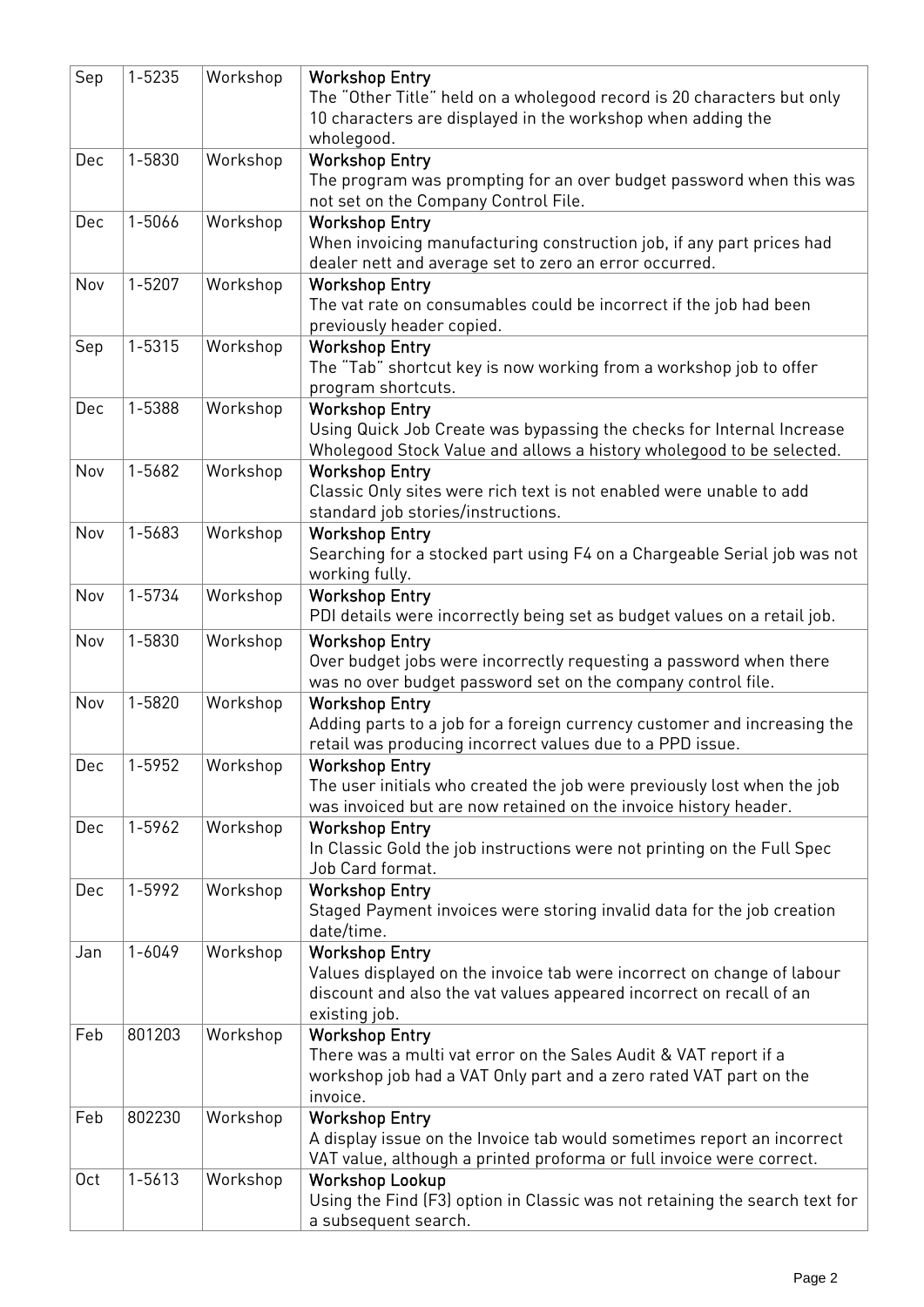| Dec | 1-5896      | Workshop  | <b>Batch Entry of Parts</b>                                                         |
|-----|-------------|-----------|-------------------------------------------------------------------------------------|
|     |             |           | An error when amending the sequence number of a line has been                       |
|     |             |           | resolved.                                                                           |
| Dec | 1-5752      | Workshop  | <b>Work in Progress Detailed</b>                                                    |
|     |             |           | The "Overdue" date field now accepts shortcut dates such as T and SME.              |
| Sep | 1-5043      | Workshop  | <b>Batch Invoice Print</b>                                                          |
|     |             |           | If a part was superseded and the price changed after a job was set to               |
|     |             |           | batch but before the batch invoice print was run the vat charged on the             |
|     |             |           | invoice was for the old price. This has now been corrected.                         |
| Dec | 1-5896      | Workshop  | <b>Batched Entry of Parts</b>                                                       |
|     |             |           | An error occurred if the "Amd Seq" option was used within the program.              |
| Dec | 1-5072      | Workshop  | Scheduler                                                                           |
|     |             |           | Moving a Planned Maintenance job in the scheduler was changing the                  |
|     |             |           | type from internal to external customer.                                            |
| Sep | 1-5184      | Workshop  | Scheduler                                                                           |
|     |             |           | Jobs created in the scheduler were not always setting the correct                   |
|     |             |           | priority code from the invoice type.                                                |
| Dec | 1-5870      | Workshop  | Scheduler                                                                           |
|     |             |           | Planned Maintenance jobs were not created properly unless the series                |
|     |             |           | option on the Contract tab was manually entered.                                    |
| Nov | 1-5805      | Workshop  | Scheduler                                                                           |
|     |             |           | Changing the job status to "Logged for Checking" was not updating the               |
|     |             |           | job audit trail.                                                                    |
| Feb | $1 - 6016$  | Workshop  | Scheduler                                                                           |
|     |             |           | An error when adding a kit part with a flat rate to a job has been                  |
|     |             |           | resolved.                                                                           |
| Nov | $1 - 5752$  | Workshop  | <b>Work In Progress</b>                                                             |
|     |             |           | Fields such as "Overdue On" was not accepting date shortcuts like                   |
|     |             |           | TODAY or SMB.                                                                       |
| Nov | 1-5776      | Workshop  | <b>Invoice Range Reprint</b>                                                        |
|     |             |           | Selecting to print using the "Invoice Print By" option was including                |
|     |             |           | invoices sent by other methods and the wrong flag was being used for<br>validation. |
| Nov | $1 - 5011/$ | Wholegood | <b>Wholegood Lookup</b>                                                             |
|     | $1 - 5561/$ |           | Various corrections to the wholegood lookup including exit not returning            |
|     | $1 - 5523/$ |           | to the search tab, lookup not working for 3 character or numeric Group              |
|     | 1-5783      |           | Codes and not working for search by Buying Rep.                                     |
| Nov | $1 - 4862$  | Wholegood | <b>Wholegood Lookup</b>                                                             |
|     |             |           | In windows the lookup was displaying traded back items even if "No" had             |
|     |             |           | been selected at the traded back prompt.                                            |
|     |             |           | No excludes traded back items                                                       |
|     |             |           | Yes lists only traded back items                                                    |
|     |             |           | All includes all wholegood including traded back items                              |
| Nov | 1-4828      | Wholegood | <b>Wholegood Lookup</b>                                                             |
|     |             |           | In windows the advanced lists auto-filter option was not selecting the              |
|     |             |           | correct record if only one item matched the filter.                                 |
| Dec | 1-5876      | Wholegood | <b>Wholegood Invoice and Self Bill</b>                                              |
|     |             |           | Where there was not a delivery address line 4 the post code was not                 |
|     |             |           | being printed on wholegood documents.                                               |
| Jan | 1-5237      | Wholegood | <b>Wholegood Invoice and Self Bill</b>                                              |
|     |             |           | Sales to a non-vatable customer were not reported correctly on the                  |
|     |             |           | Sales Audit & VAT report.                                                           |
| Nov | 1-5638      | Wholegood | <b>Wholegood Invoice and Self Bill</b>                                              |
|     |             |           | Credit total was incorrect on auto credit of an invoice with hidden                 |
|     |             |           | attachments and hidden price for the main machine.                                  |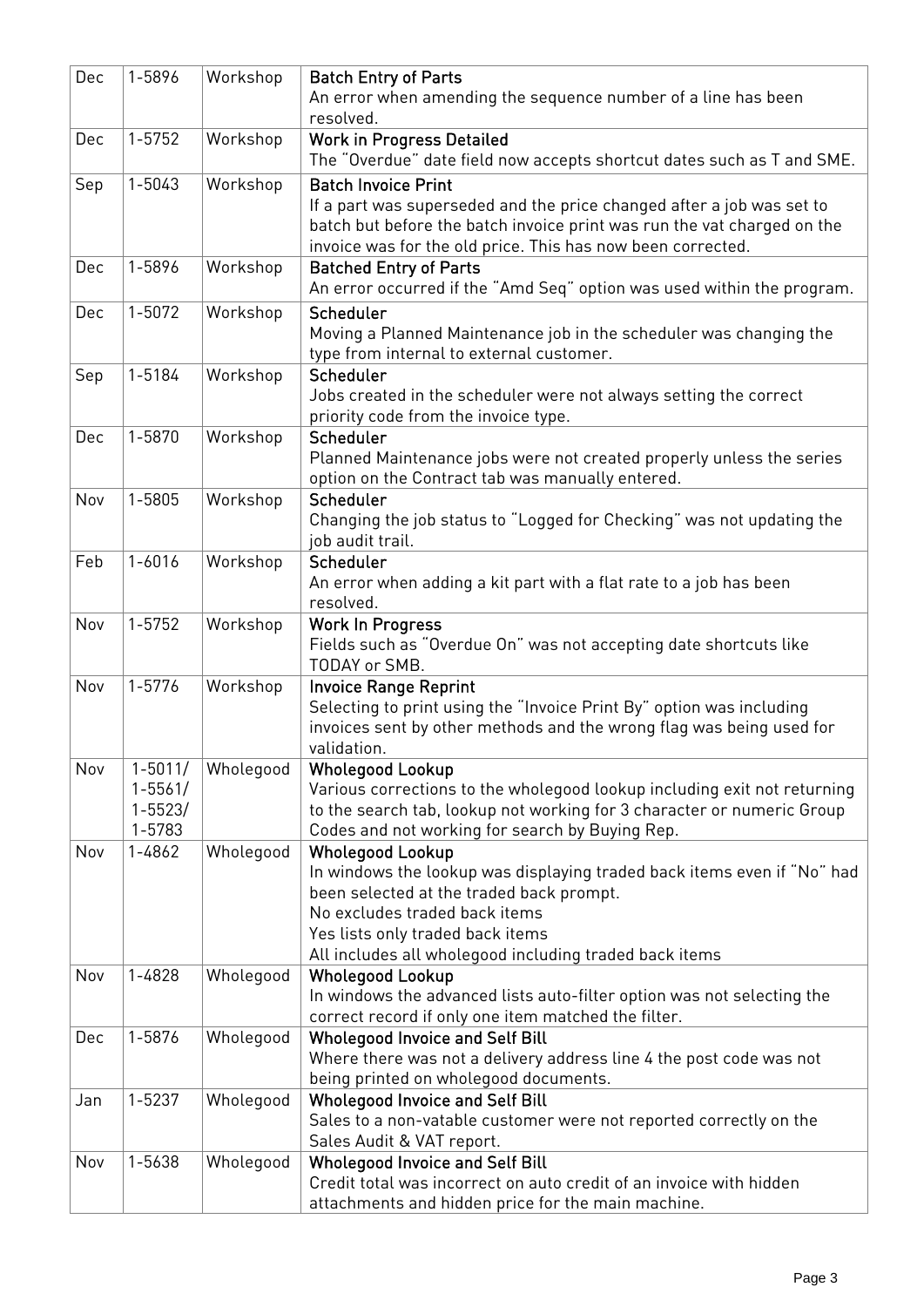| Dec             | 1-5876     | Wholegood         | <b>Wholegood Invoice and Self Bill</b>                                                          |
|-----------------|------------|-------------------|-------------------------------------------------------------------------------------------------|
|                 |            |                   | If there was no delivery address line 4 entered then the delivery post<br>code as not printing. |
| Dec             | 1-5999     | Wholegood         | <b>Wholegood Invoice and Self Bill</b>                                                          |
|                 |            |                   | A warning has been added if settlement discount is recorded on a                                |
|                 |            |                   | wholegood line when a number of settlement days has not been entered.                           |
| Feb             | $1 - 5012$ | Wholegood         | <b>Wholegood Cost Posting</b>                                                                   |
|                 |            |                   | When posting additional costs it is now possible to insert a new                                |
|                 |            |                   | attachment to post against.                                                                     |
| Nov             | $1 - 5250$ | Wholegood         | <b>Sales Advice Report</b>                                                                      |
|                 |            |                   | The report was printing cost and margin even if user security did not                           |
|                 |            |                   | allow cost display.                                                                             |
| 0 <sub>ct</sub> | 1-5354     | Wholegood         | <b>Inventory Lists</b>                                                                          |
|                 |            |                   | Wholegoods flagged as "Asset for Sale" were not always showing a sales                          |
|                 |            |                   | price on the market value report.                                                               |
| Nov             | $1 - 5777$ | Wholegood         | <b>Wholegood History Sold This Month</b>                                                        |
|                 |            |                   | The report was incorrectly including wholegoods sold and then credited                          |
|                 |            |                   | in the month.                                                                                   |
| Sep             | $1 - 5228$ | <b>Plant Hire</b> | <b>Equipment Enquiry</b>                                                                        |
|                 |            |                   | Transaction tab in the enquiry was allowing drill down to nominal entries                       |
|                 |            |                   | even if user did not have permission to display costs.                                          |
| Sep             | 1-5229     | <b>Plant Hire</b> | <b>Hire Contracts</b>                                                                           |
|                 |            |                   | Interim plant hire invoices were not updating the plant clock reading on                        |
|                 |            |                   | the equipment record.                                                                           |
| Nov             | 1-5737     | Planned           | <b>Contract Summary Report</b>                                                                  |
|                 |            | Maint             |                                                                                                 |
|                 |            |                   | Summary report not clearing down parts values on change of contract.                            |
| Sep             | 1-4645     | <b>Sales</b>      | <b>Customer Enquiry</b>                                                                         |
|                 |            | Ledger            | The option to delete a Deal has been removed. An appropriate linked                             |
|                 |            |                   | event should be added to mark the deal "Firm Order" or "Lost Sale" for                          |
|                 |            |                   | example.                                                                                        |
| Nov             | 1-5567     | <b>Sales</b>      | <b>Customer Enquiry</b>                                                                         |
|                 |            | Ledger            | The option to view the Audit for a customer event was showing incorrect                         |
|                 |            |                   | user initials.                                                                                  |
| 0 <sub>ct</sub> | 1-5522     | <b>Sales</b>      | <b>Customer Enquiry</b>                                                                         |
|                 |            | Ledger            | Acknowledging a customer "On Input" event is leaving a blank events list                        |
|                 |            |                   | on screen.                                                                                      |
| 0 <sub>ct</sub> | 1-5567     | <b>Sales</b>      | <b>Customer Enquiry</b>                                                                         |
|                 |            | Ledger            | The Events tab F8 Audit option was showing incorrect user initials.                             |
| Nov             | 1-5719     | Sales             | <b>Customer Enquiry</b>                                                                         |
|                 |            | Ledger            | Account Events set to display "On Action List" were not being displayed                         |
|                 |            |                   | on the Events tab.                                                                              |
| Nov             | 1-5749     | Sales             | <b>Customer Enquiry</b>                                                                         |
|                 |            | Ledger            | Reprinting a wholegood invoice was causing an error.                                            |
| Sep             | 1-5031     | <b>Sales</b>      | <b>Statements</b>                                                                               |
|                 |            | Ledger            | The depot address was only printing on statements if the customer area                          |
|                 |            |                   | code started with the depot number. A change has been made to use the                           |
|                 |            |                   | current depot if the first digit of the customer area code does not match                       |
|                 |            |                   | a depot number.                                                                                 |
| Feb             | 801131     | Sales             | <b>Statements</b>                                                                               |
|                 |            | Ledger            | For accounts set to receive their invoices with the statement run the                           |
|                 |            |                   | PDFs were not on the email.                                                                     |
| 0 <sub>ct</sub> | 1-5389     | <b>CRM</b>        | <b>CRM Extract/Print Mailshot</b>                                                               |
|                 |            |                   | Importing a PDF file to use as an attachment is giving an invalid "does                         |
|                 |            |                   | not exist in \$FRM" directory. The program has been changed to ensure                           |
|                 |            |                   | the file includes the extension.                                                                |
|                 |            |                   |                                                                                                 |